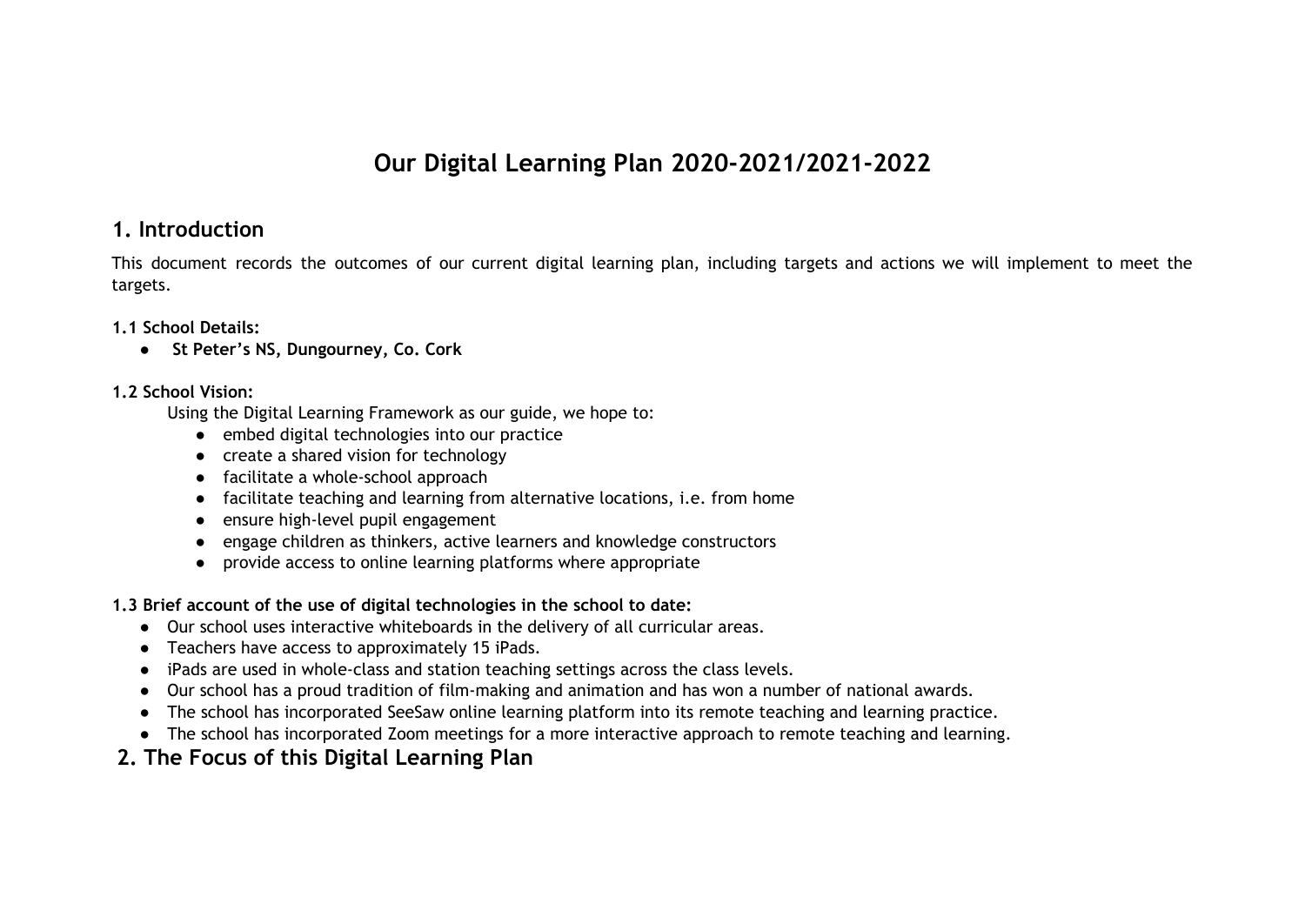We undertook a digital learning evaluation in our school during the period *January to June 2019.* We evaluated our progress using the following sources of evidence:

- Teacher questionnaire
- Staff discussions
- Evaluation of equipment
- Attendance at Digital Learning Seminar
- Research on Best Practice
- Exploring the Digital Strategies for Schools

**2.1 The dimensions and** *domains* **from the Digital Learning Framework being selected:**

- Teaching and Learning
- *● D2 – Learner Experiences*
- *● D4 – Teachers' Collective/Collaborative Practices*
- *● D1 – Learner Outcomes*

**2.2 The standards and statements from the Digital Learning Framework being selected:**

| <b>Standard</b>                        | <b>Statement(s) - Highly Effective Practice</b>                                             |
|----------------------------------------|---------------------------------------------------------------------------------------------|
| (d) Pupils experience opportunities to | Pupils apply their digital competence in innovative ways to new situations or contexts,     |
| develop the skills and attitudes       | creatively develop new solutions and/or products, and see themselves engaging in            |
| necessary for lifelong learning.       | continuing education and training.                                                          |
| (a) Teachers value and engage in       | Teachers engage in professional development, lead and support colleagues in selecting and   |
| professional development and           | aligning digital technologies with effective teaching strategies to expand learning         |
| professional collaboration.            | opportunities for all pupils.                                                               |
| (a) Pupils enjoy their learning, are   | Pupils use appropriate dig. tech. to foster their active, creative & critical engagement in |
| motivated to learn and expect to       | attaining challenging learning outcomes. Pupils use dig. tech. to collect evidence, record  |
| achieve as learners                    | progress, evaluate and reflect & to create new solutions and/or products.                   |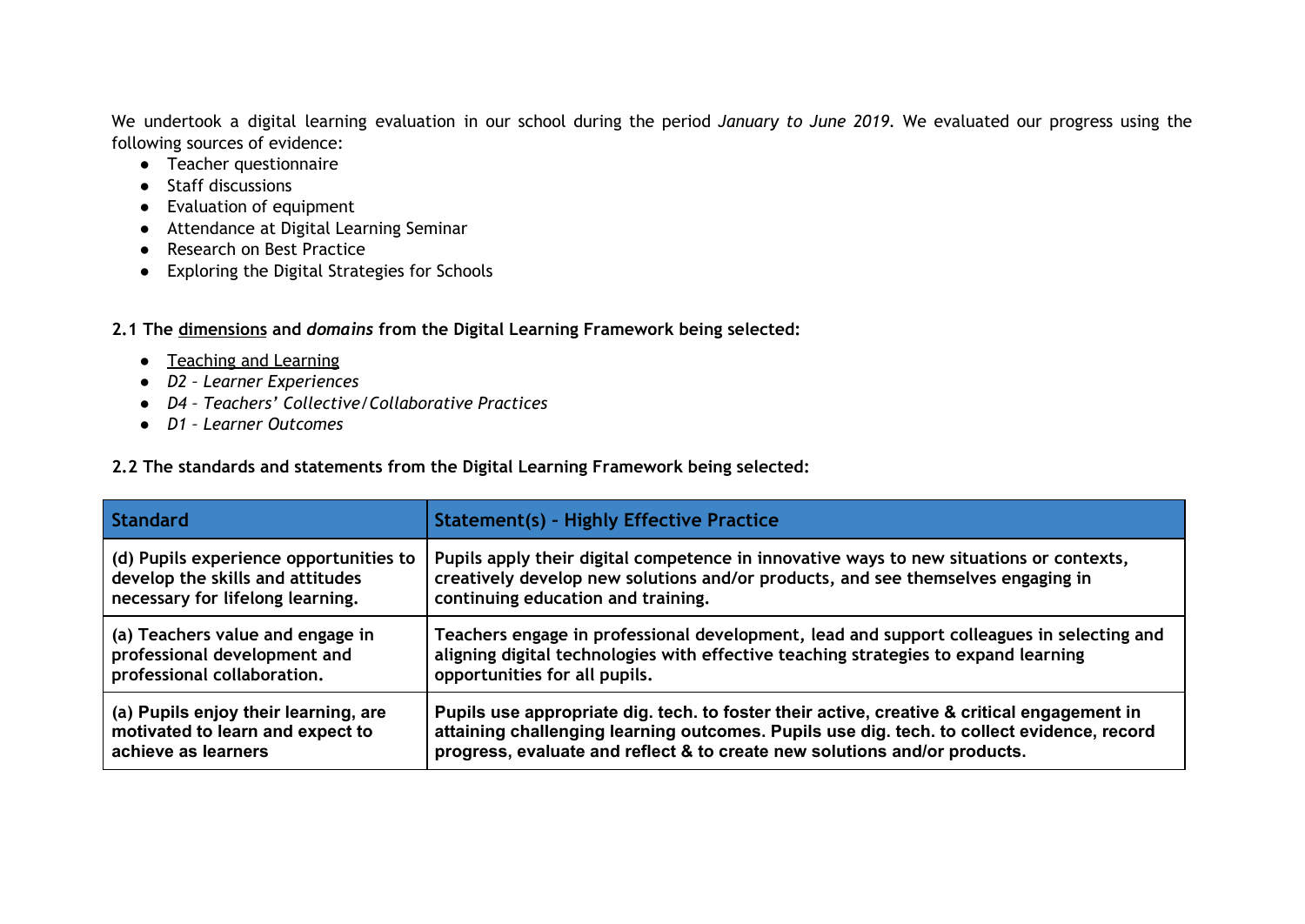## **2.3. This is a summary of our strengths with regards Digital Learning**

- Openness to embedding new technologies in our practice
- A willingness to learn among the staff
- A number of staff members are very comfortable in using Digital Technologies to support writing development
- Positive attitudes to digital technologies by staff
- Positive feedback regarding online teaching and learning platforms has been received from pupils, parents and staff.
- Regular interactive practice with the digital technology platforms develop technology skills of the learning facilitator.
- Occasional/regular digital interactive platforms reincorporate the social and inclusive aspects of the classroom.

## **2.4 This is what we are going to focus on to improve our Digital Learning practice further**

- Embedding of 2 applications in our practice next school year:
	- Book Creator
	- Puppet Pals
- Introducing a number of new learning platforms, used by both teachers and pupils:
	- SeeSaw
	- Zoom
- Teachers have also started developing instructional videos for pupils using a range of software:
	- Screen-cast-omatic
	- Loom
	- Movavi
- These apps will be used in all classes from infant to 6th class.
	- Book Creator Between September and February
	- Puppet Pals- Between February and June
		- These apps were not introduced to all classes by the deadlines due to COVID-19 …
		- Therefore, they can be reintroduced or new apps can be introduced.

# **3. Our Digital Learning Plan**

On the next page we have recorded:

● The **targets** for improvement we have set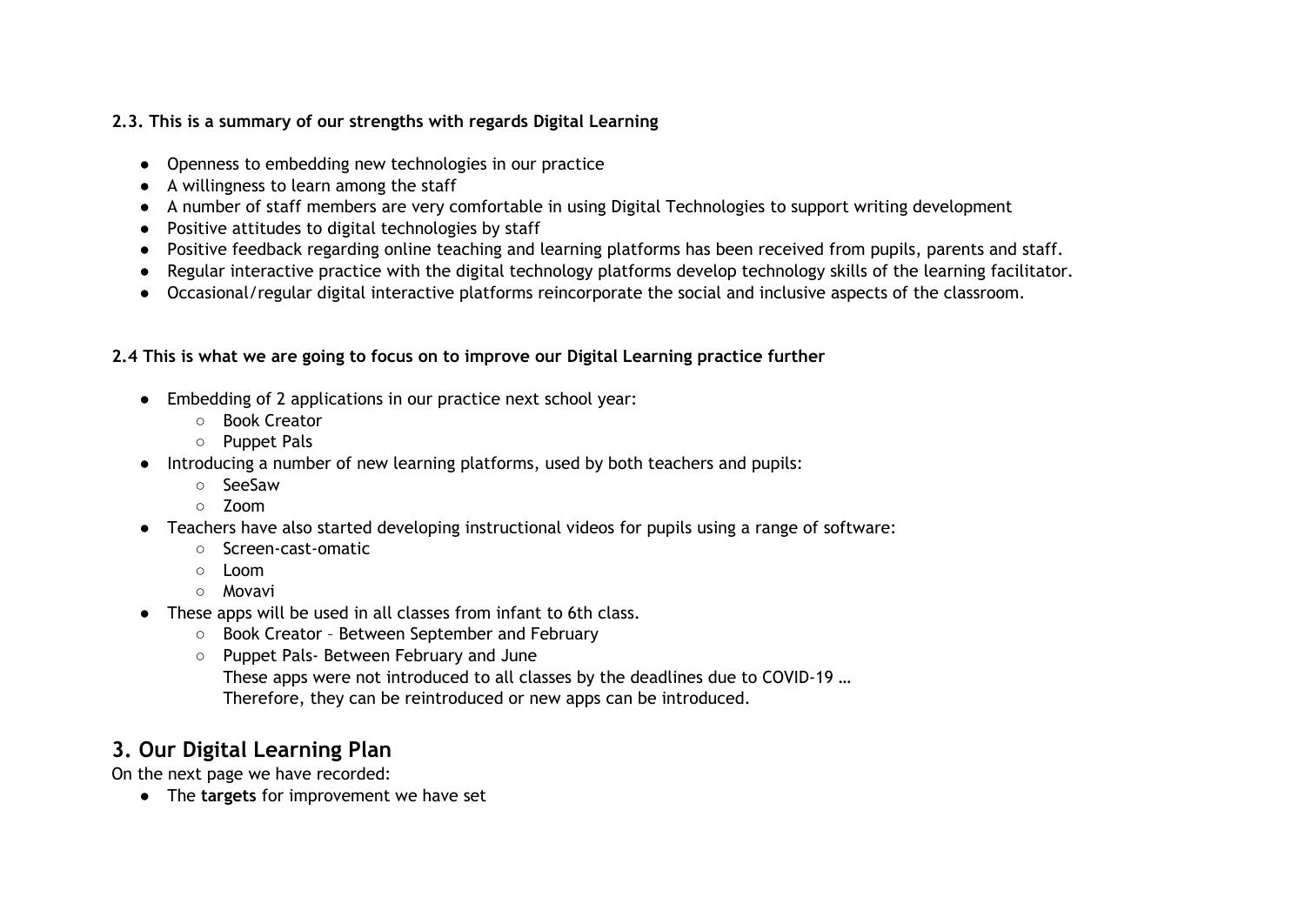- The **actions** we will implement to achieve these
- **Who is responsible** for implementing, monitoring and reviewing our improvement plan
- How we will measure **progress** and check **outcomes** (criteria for success)

As we implement our improvement plan we will record:

- The **progress** made, and **adjustments** made, and **when**
- **Achievement of targets** (original and modified), and **when**

# **Digital Learning Action Plan**

| DOMAIN: (From Digital Learning Framework)        |  |  |  |
|--------------------------------------------------|--|--|--|
| I - Learner Outcomes                             |  |  |  |
| II - Learner Experiences                         |  |  |  |
| IV - Teachers' Collaborative/Collective Practice |  |  |  |
| STANDARD(S): (From Digital Learning Framework)   |  |  |  |
| $D1(a)$ - (See Above)                            |  |  |  |
| $D2(d)$ - (See Above)                            |  |  |  |
| $D4(a)$ - (See Above)                            |  |  |  |
| STATEMENT(S): (From Digital Learning Framework)  |  |  |  |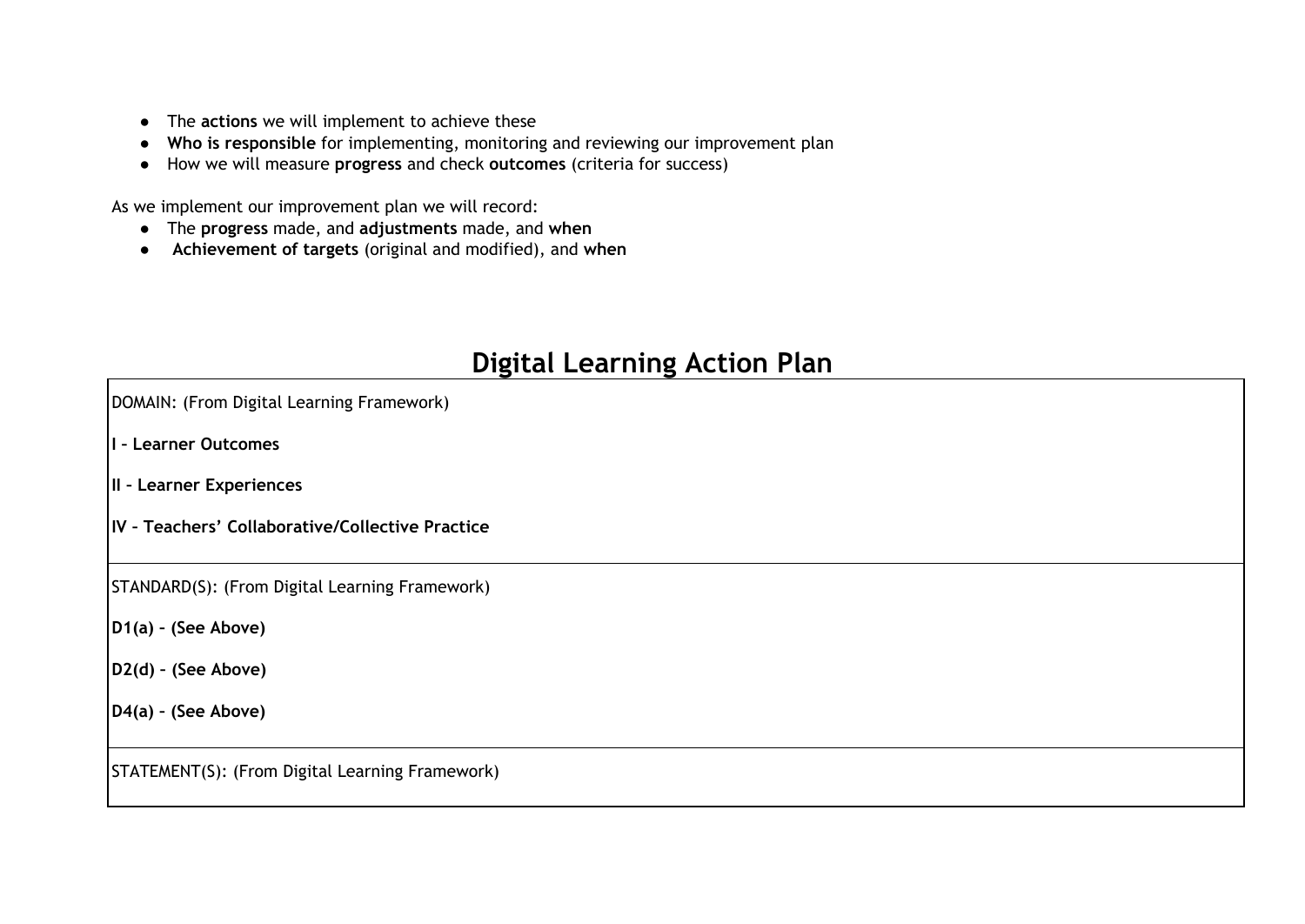**Statements of Highly Effective Practice – (See Above)**

TARGETS: (What do we want to achieve?)

- All teachers use SeeSaw and Zoom as online teaching and learning platforms for remote education.
- All teachers maintain appropriate levels of communication with parents/guardians and pupils in relation to remote learning.
- All classes use the BOOK CREATOR app integrated into their Writing Genre.
- All classes use PUPPET PALS app integrated into their teaching of Oral Language in English and/or Irish.

| <b>ACTIONS</b><br>(What needs to be done?)                                                                                                                                          | TIMEFRAME<br>(When is it to be done by?) | <b>PERSONS / GROUPS</b><br><b>RESPONSIBLE</b><br>(Who is to do it?) | <b>CRITERIA FOR SUCCESS</b><br>(What are the desired outcomes?)                                                                                                 | <b>RESOURCES</b><br>(What resources are needed?) |
|-------------------------------------------------------------------------------------------------------------------------------------------------------------------------------------|------------------------------------------|---------------------------------------------------------------------|-----------------------------------------------------------------------------------------------------------------------------------------------------------------|--------------------------------------------------|
| Develop an<br>understanding of how<br>to incorporate the<br>following into teaching<br>and learning:<br>Google Drive<br>Zoom<br>Video development<br>software (e.g. Loom)<br>Seesaw | Jan to March 2021                        | <b>DLF Team and Staff</b>                                           | Familiarity with the<br>DLF Plan.<br>Increased use of the<br>platforms and other<br>software.<br>Encouragement of<br>teachers to avail on<br>in-school support. |                                                  |
| Present the reviewed<br>Digital Learning Plan to<br>staff.<br>Provide CPD input<br>where required and                                                                               | September to December<br>2021            | <b>DLF Team and Staff</b>                                           | The class, groups or<br>individuals engaged in<br>remote learning.                                                                                              |                                                  |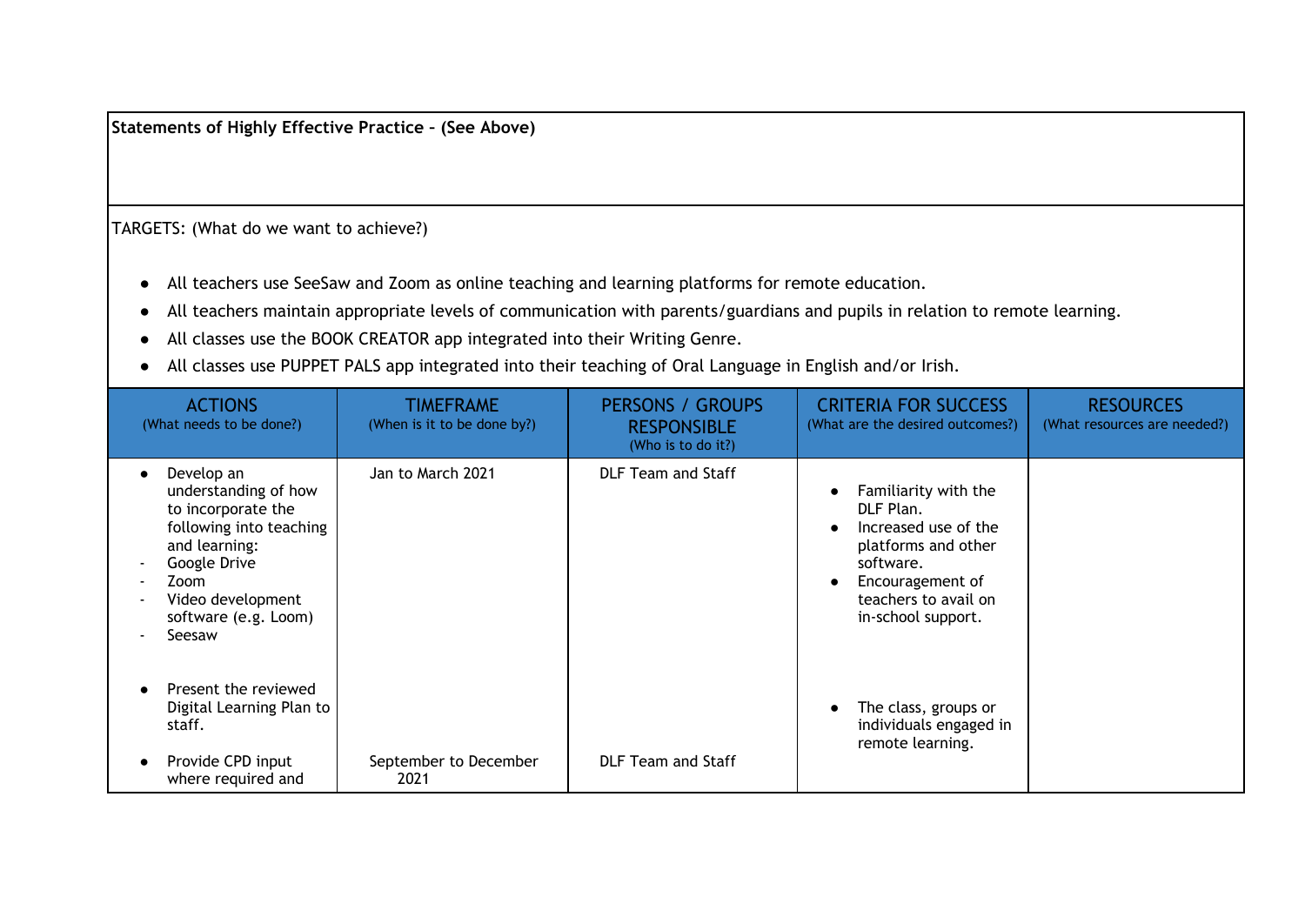| encourage staff<br>members to share<br>expertise.<br>Highlight potential<br>in-school CPD support<br>(e.g. modelling or<br>professional<br>conversations).<br>Explore the potential<br>of software during<br>periods when school is<br>open (e.g. Zoom<br>Author Visits and Zoom<br>Assembly). |                  |                              | The class, groups of<br>$\bullet$<br>children or individuals<br>producing videos,<br>recording voice<br>messages and taking<br>photos and uploading<br>online to learning<br>platforms. |                                                                           |
|------------------------------------------------------------------------------------------------------------------------------------------------------------------------------------------------------------------------------------------------------------------------------------------------|------------------|------------------------------|-----------------------------------------------------------------------------------------------------------------------------------------------------------------------------------------|---------------------------------------------------------------------------|
| Improve the<br>accessibility of<br>equipment for staff<br>members through the<br>development of an<br>equipment<br>maintenance protocol.<br>Reorganise the apps on<br>the iPads to make<br>them accessible to<br>staff and pupils.                                                             | <b>June 2021</b> | <b>DLF Team</b><br>$\bullet$ | Development and<br>$\bullet$<br>distribution of the<br>document leading to<br>familiarity and lack of<br>accessibility issues<br>(e.g. charging).                                       | iPad app Book<br>$\bullet$<br>Creator<br>iPad app PuppetPals<br>$\bullet$ |
| Present the Digital<br>Learning Plan to staff.<br>Provide CPD input on<br>$\bullet$<br>the apps (i.e. Book<br><b>Creator and Puppet</b><br>Pals) and an overview<br>of other useful apps.                                                                                                      | September 2021   | <b>DLF Team</b>              | Familiarity with the<br>$\bullet$<br>DLF Plan.<br>Understanding the DLF<br>$\bullet$<br>Process.<br>Increase the awareness<br>of apps.                                                  |                                                                           |